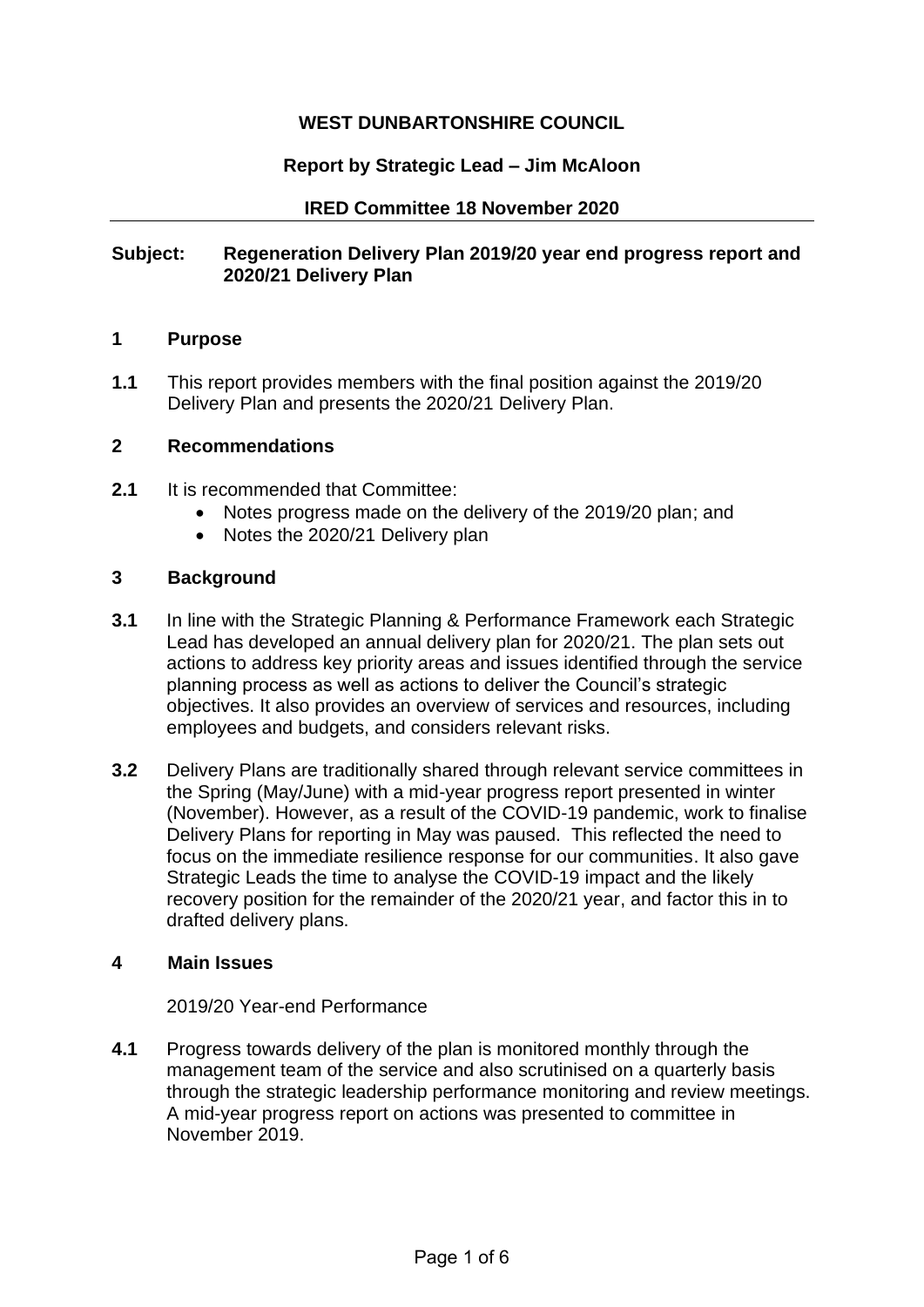- **4.2** The Delivery Plan for 2019/20 was supported by an action plan of activities to be delivered over the year. Appendix 1 details the progress on delivery of this action plan. Thirteen of the fifteen actions have been completed in year as planned.
- **4.3** The remaining two actions have not been completed as planned, many of which are reliant upon third party activity and therefore work will continue in 2020/21to progress these to a completed status:
	- Deliver final phase of Queens Quay Infrastructure work including Utilities, Basin works, and roads connections across the site and commence sale of plots to housing developers; 83% complete – 1 milestone remains incomplete due to COVID-19; work will continue in this area in 2020/21.
	- Make progress in the development for commercial house build projects; 33% complete - two milestones remains outstanding; work will continue in this area in 2020/21.
- **4.4** Appendix 1 also details the progress made on the linked performance indicators and shows that significant progress has been made over the year. Of the seventeen performance indicators twelve performance indicators exceeded the annual target, three narrowly missed target and one failed to reach target – data is not yet available for one performance indicator.
- **4.5** Although target has not been met for all significant progress has been made from previous performance with all but one showing improved or continued performance.

Complaints 2019/20 year end and 2020/21 mid year report

- **4.6** A key focus in the development of delivery plans is ensuring that feedback from stakeholders informs learning and improvement. One of the key sources of robust feedback is complaints data.
- **4.7** Between 1 April 2019 and 31 March 2020, Regeneration received a total of 308 complaints, comprising 273 Stage 1 and 35 Stage 2 complaints. During the same period, 261 complaints were closed, 243 at Stage 1 and 18 at Stage 2.
- **4.8** Of the 243 complaints closed at Stage 1, 110 (45%) met the 5 working days target set for resolving Stage 1 complaints, with an average of 12 working days to resolve all complaints closed at Stage 1. Of the complaints closed at Stage 1, 178 were upheld and 10 at Stage 2.
- **4.9** Of the 18 complaints closed at Stage 2, 6 (33%) met the 20 working days target, with an average of 31 days to resolve all Stage 2 complaints.
- **4.10** Between 1 April 2020 and 30 September 2020, Regeneration received a total of 110 complaints, comprising 99 Stage 1 and 11 Stage 2 complaints. During the same period, 95 complaints were closed, 77 at Stage 1 and 18 at Stage 2.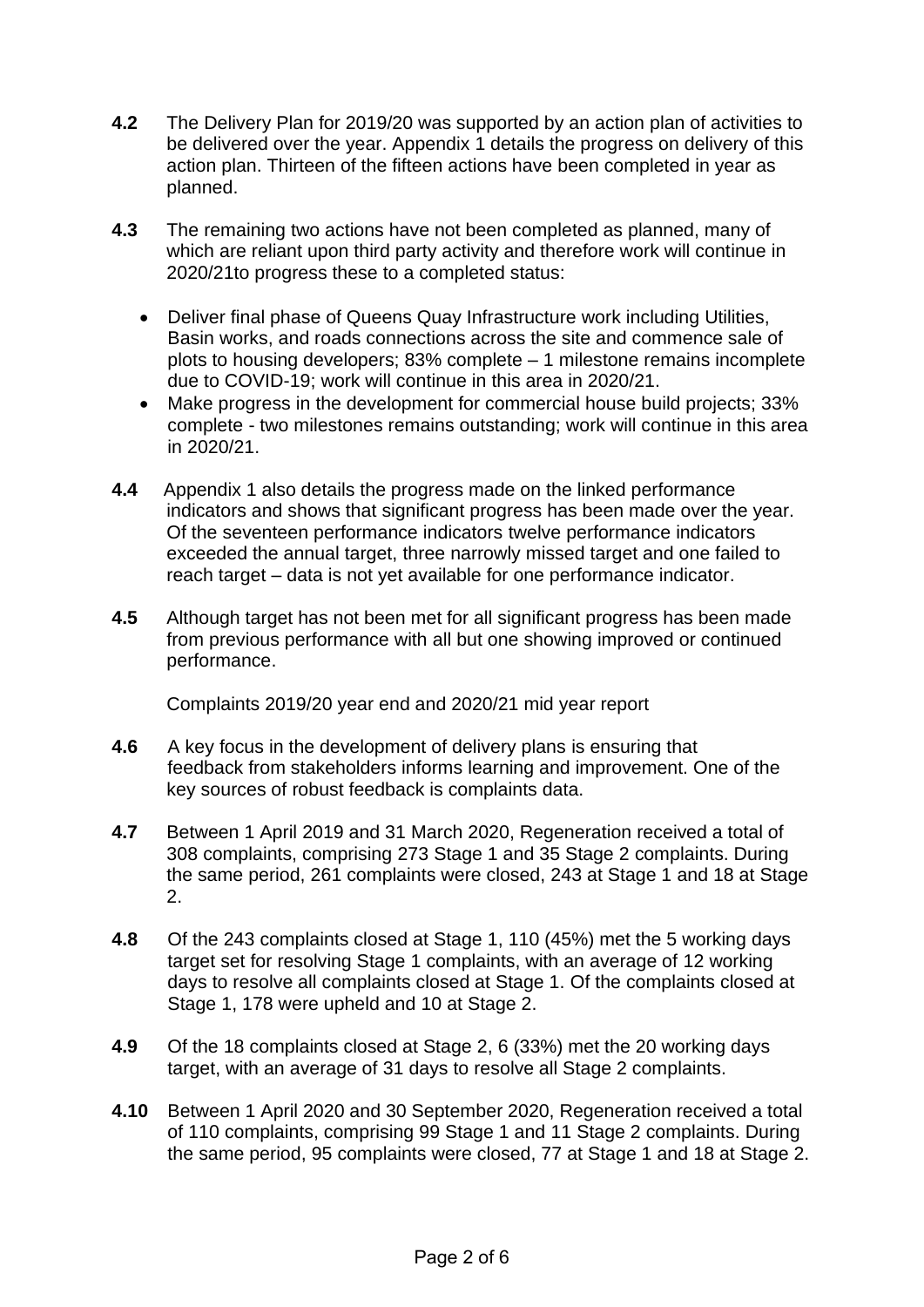- **4.11** Of the 77 complaints closed at Stage 1, 41(53%) met the 5 working days target set for resolving Stage 1 complaints, with an average of 8 working days to resolve all complaints closed at Stage 1. Of the complaints closed at Stage 1, 53 were upheld and 14 at Stage 2.
- **4.12** Of the 18 complaints closed at Stage 2, 3 (17%) met the 20 working days target, with an average of 41days to resolve all Stage 2 complaints.
- **4.13** These are shown in Tables 1 and 2 below by service area and by complaint category:

|                                                     | 1 April 2019- 31 March 2020     |                                             |                          |                                 |
|-----------------------------------------------------|---------------------------------|---------------------------------------------|--------------------------|---------------------------------|
| <b>Service Area</b>                                 | <b>Total</b><br><b>Received</b> | <b>Total</b><br>closed<br><b>Stage</b><br>1 | <b>Upheld</b><br>Stage 1 | <b>Upheld</b><br><b>Stage 2</b> |
| Repairs & Maintenance                               | 277                             | 233                                         | 165                      | 10                              |
| <b>Factored Owners</b>                              | 12                              | 11                                          | 3                        |                                 |
| <b>Quality of Housing (Capital</b><br>Investment)   | 12                              | 10                                          | $\overline{7}$           |                                 |
| <b>Commercial Estates</b>                           | 5                               | 5                                           | 3                        |                                 |
| <b>Economic Development</b>                         | $\overline{2}$                  | $\overline{2}$                              | 0                        |                                 |
| <b>Total</b>                                        | 308                             | 243                                         | 178                      | 10                              |
| <b>Complaint Category</b>                           |                                 |                                             |                          |                                 |
| Citizen expectation not met - quality of<br>service | 191                             |                                             | 109                      | 10                              |
| Citizen expectation not met -<br>timescales         | 85                              |                                             | 54                       |                                 |
| Council policy - charges                            | 6                               |                                             | $\overline{2}$           |                                 |
| Council policy - level of service<br>provision      |                                 |                                             |                          |                                 |
| Employee behaviour                                  | 18                              |                                             | 8                        |                                 |
| <b>Error in Service Delivery</b>                    | 4                               |                                             | 3                        |                                 |
| Contractor                                          | $\overline{4}$                  |                                             | $\overline{2}$           |                                 |
| <b>Total</b>                                        | 308                             |                                             | 178                      | 10                              |

Table 1:

#### Table 2:

|                        | 1 April 2020 - 30 Sept 2020 |                                        |                          |                                 |
|------------------------|-----------------------------|----------------------------------------|--------------------------|---------------------------------|
| <b>Service Area</b>    | <b>Total</b><br>received    | <b>Total</b><br>closed<br><b>Stage</b> | <b>Upheld</b><br>Stage 1 | <b>Upheld</b><br><b>Stage 2</b> |
| Repairs & Maintenance  | 90                          | 66                                     | 47                       | 14                              |
| <b>Factored Owners</b> | 3                           |                                        |                          |                                 |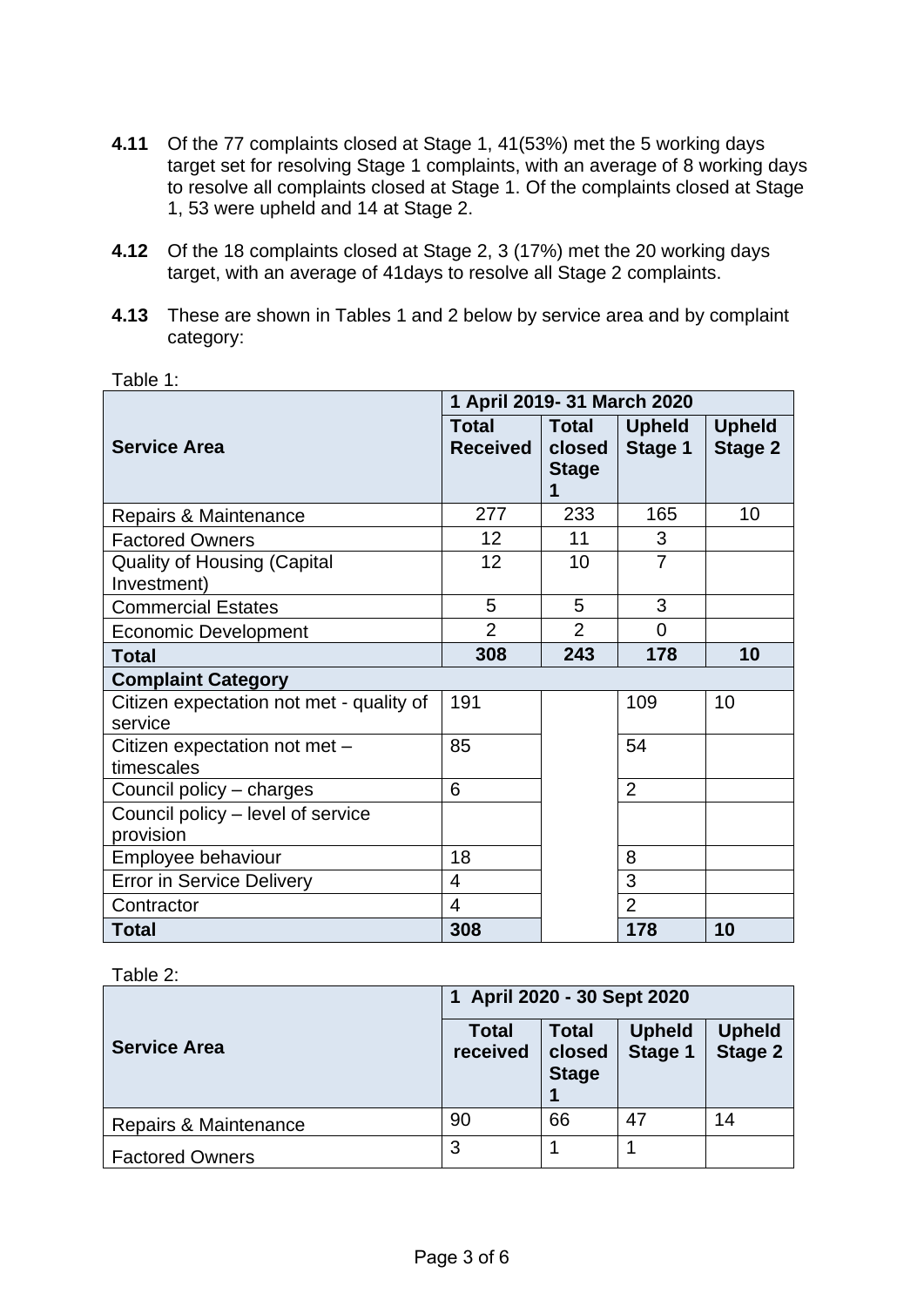| <b>Quality of Housing (Capital</b><br>Investment) | 11  | 8              | 5              |                |
|---------------------------------------------------|-----|----------------|----------------|----------------|
| <b>Commercial Estates</b>                         | 3   |                |                |                |
| Economic Development                              | 3   | $\overline{2}$ |                |                |
| <b>Total</b>                                      | 110 | 77             | 53             | 14             |
| <b>Complaint Category</b>                         |     |                |                |                |
| Citizen expectation not met - quality of          | 76  |                | 39             | 12             |
| service                                           |     |                |                |                |
| Citizen expectation not met -                     | 24  |                | 12             | $\overline{2}$ |
| timescales                                        |     |                |                |                |
| Council policy – charges                          |     |                |                |                |
| Council policy - level of service                 | 1   |                |                |                |
| provision                                         |     |                |                |                |
| Employee behaviour                                | 6   |                |                |                |
| <b>Error in Service Delivery</b>                  | 3   |                | $\overline{2}$ |                |
| Contractor                                        |     |                |                |                |
| <b>Total</b>                                      | 110 |                | 53             | 14             |

**4.14** Each service area also developed a suite of quality standards, which set out the level of service that users and stakeholders can expect to receive, and remind both the organisation and employees of the challenges and obligations they face in delivering best value services. Performance against these standards is set out at Appendix 2.

Delivery Plan 2020/21

- **4.15** The Regeneration Delivery Plan for 2020/21 is attached to this report as appendix 3 and includes a detailed action plan for delivery as well as a workforce plan. The Plan reflects the immediate and longer term impact that COVID-19 will have on service delivery.
- **4.16** The delivery plan 2020/21 for Regeneration reflects those action and priority areas which will be delivered over the remainder of the year. Key areas include: Queens Quay; District Heating Network; Exxon/City deal; Progression of the Regeneration Fund projects; Town Centres; Shop Local; Mission Clyde; Commercialisation; Progression of Asset management programme; Housing Capital Investment programme; Community Asset Transfer; Climate Change Strategy; and Review of staffing structures.
- **4.17** Progress against the action plan will be monitored monthly by the management team and scrutinised through quarterly performance updates to the Performance Monitoring & Review Group. Year-end performance will be reported to committee in Spring 2021.

Workforce Planning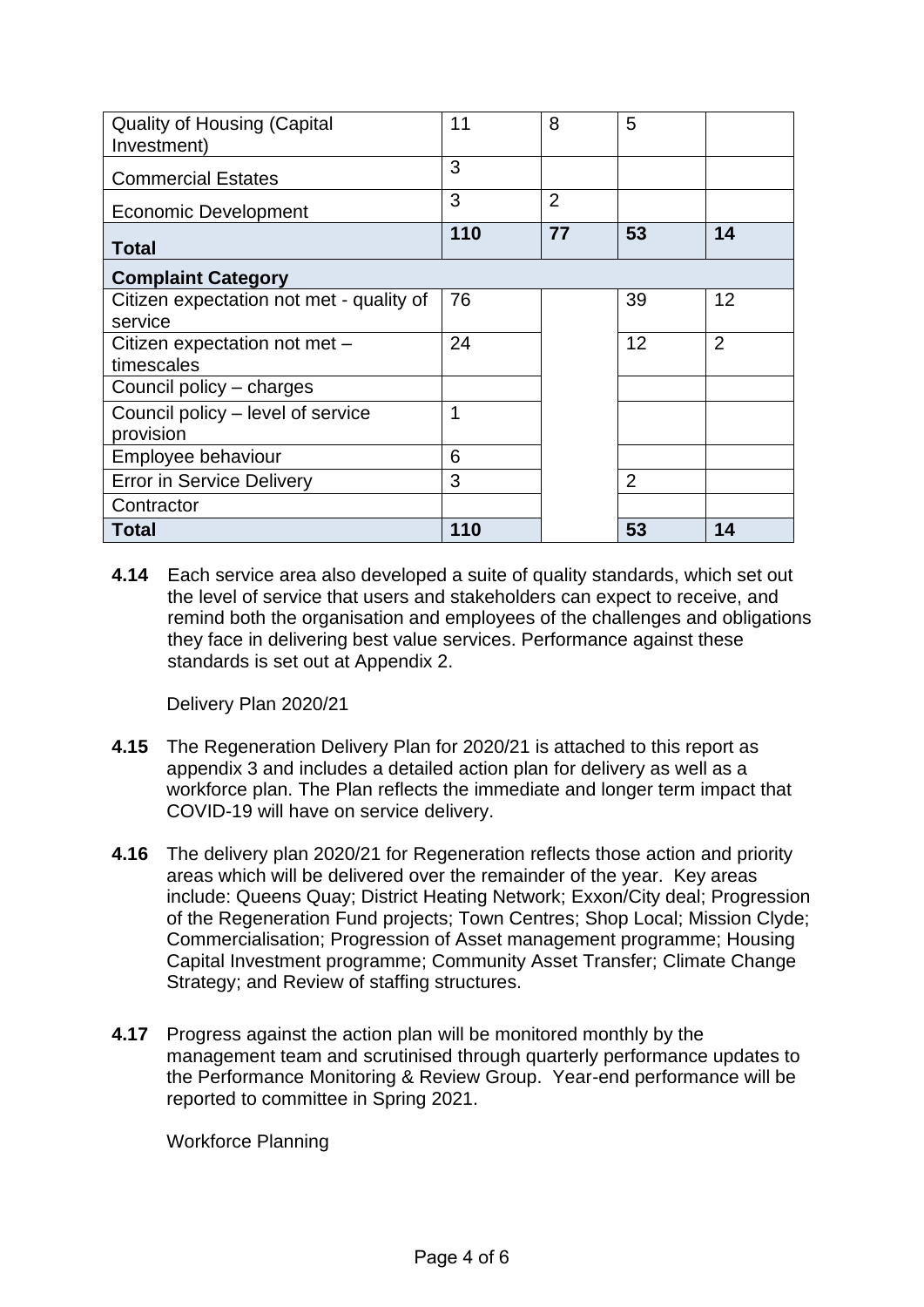- **4.18** The Delivery Plan includes an annual workforce plan, which details the key workforce issues which will or may arise over the year and the actions planned to address these in order to fully support delivery of the plan.
- **4.19** These workforce issues are anticipated to have implications in terms of organisational change, resource planning, resource profiling, skills mix, training and development and restructuring. The workforce plan sits within the appendices of the 2020/21 Delivery Plan.

## **5 People Implications**

**5.1** There are no direct people implications arising from this report.

## **6 Financial & Procurement Implications**

**6.1** There are no direct financial or procurement implications arising from this report.

## **7 Risk Analysis**

**7.1** Failure to deliver on the actions assigned to Regeneration may have a direct impact on the delivery of the Council's Strategic Plan. It is essential that remedial action is taken to ensure strategic delivery plans achieve the commitments detailed and approved.

#### **8 Equalities Impact Assessment**

**8.1** Screening and impact assessments will be carried out on specific activities as required.

## **9 Consultation**

**9.1** The delivery plans were developed through consultation with officers from the strategic service areas.

#### **10 Strategic Assessment**

**10.1** The Delivery Plans set out actions to support the successful delivery of the strategic priorities of the Council.

| <b>Strategic Lead:</b> | Jim McAloon         |  |
|------------------------|---------------------|--|
| <b>Service Area:</b>   | <b>Regeneration</b> |  |
| Date:                  | 7 October 2020      |  |
|                        |                     |  |

| <b>Person to Contact:</b> | Nicola Docherty                       |
|---------------------------|---------------------------------------|
|                           | nicola.docherty@west-dunbarton.gov.uk |